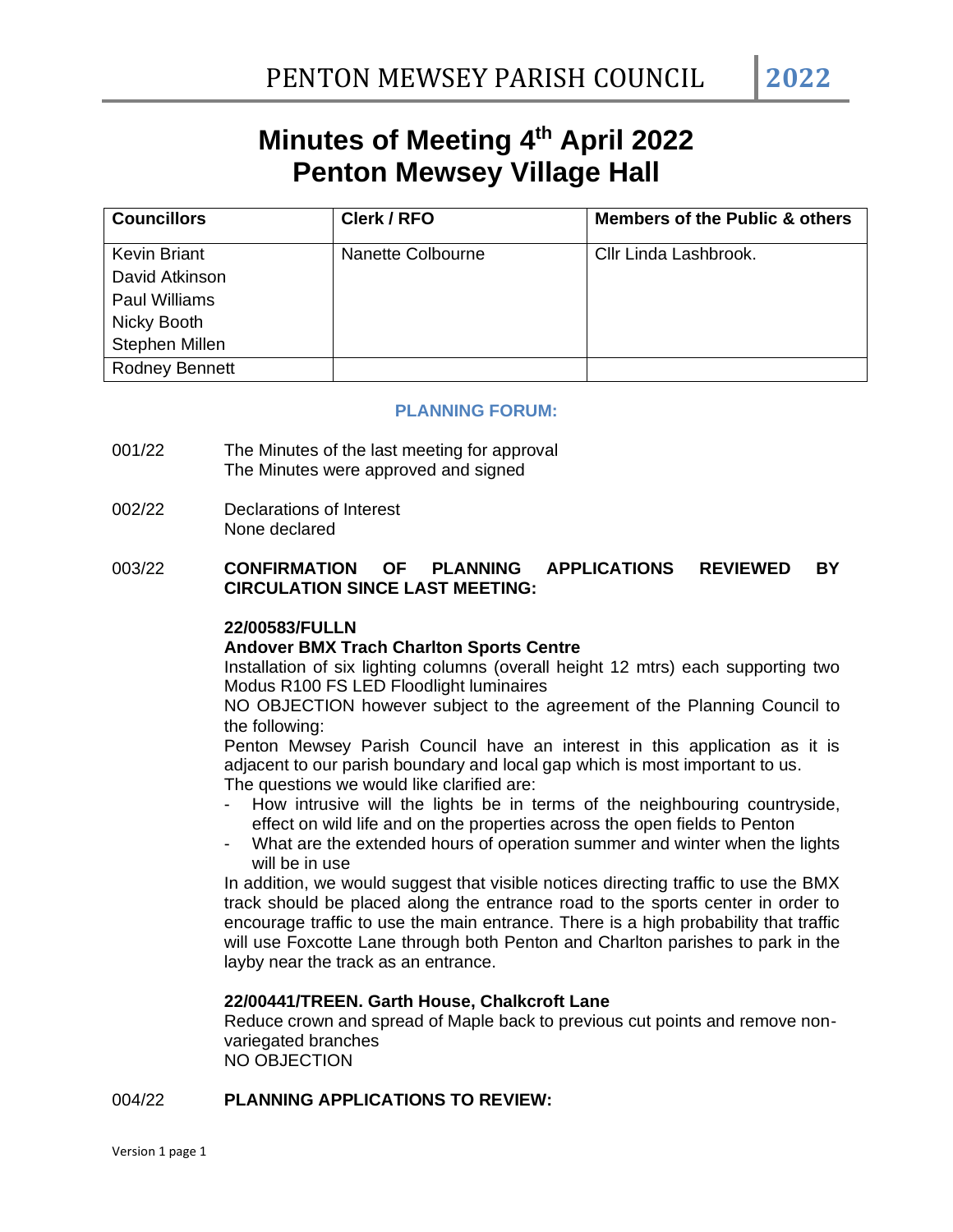# **22/00615/FULLN Unit 5, Pioneer Road, Andover Business Park**

Erection of security fencing, vehicular access, gates/barriers, installation of security hut, secure pedestrian access gates, bike storage enclosure, and revision of planting scheme to include more defensive planting. NO OBJECTION

#### 005/22 **PLANNING APPLICATION UPDATES FOR INFORMATION ONLY:**

| 1) 21/0442/ADV Homestead Farm/Nelsons<br>POSSIBLE BREACH OF PLANNING<br><b>TVBC CONFIRMED AND PASSED TO HAMPSHIRE CC</b><br>Update: E mail prepared with clarification of comments received and | 17/09/21 |
|-------------------------------------------------------------------------------------------------------------------------------------------------------------------------------------------------|----------|
| request for action to be taken by HCC/TVBC<br>It was reported that one structure had been moved off the pathway.<br>It is yet to be confirmed                                                   | 04/05/22 |
| 2) 19/03043/FULLN. Solar Farm<br><b>ASSOCIATED APPLICATIONS:</b>                                                                                                                                | 20/12/19 |
| 21/01264/VARN<br>Variation of conditions<br><b>TVBC STATUS - CURRENT</b>                                                                                                                        | 28/04/21 |
| Update: Section 106 Deed submitted<br>Update: Permission given subject to notes on 15 <sup>th</sup> March 2022                                                                                  | 22/11/21 |
| 21/01265/FULLN<br>Private access track and substation compound Farm<br><b>TVBC STATUS - CURRENT</b>                                                                                             | 28/04/21 |
| Update: Amended Ecology statement submitted                                                                                                                                                     | 14/10/21 |
| Update: Further investigation requested from Ecology<br>Update: Current. No further update, situation the same, last comment                                                                    | 23/11/21 |
| online 13th December 2022                                                                                                                                                                       | 04/05/22 |

# **AOB CHAIRMANS REMARKS:**

The amendments to the Solar build have been given permission. The build is to start prior to 29<sup>th</sup> July 2023. The conditions are attached to these minutes.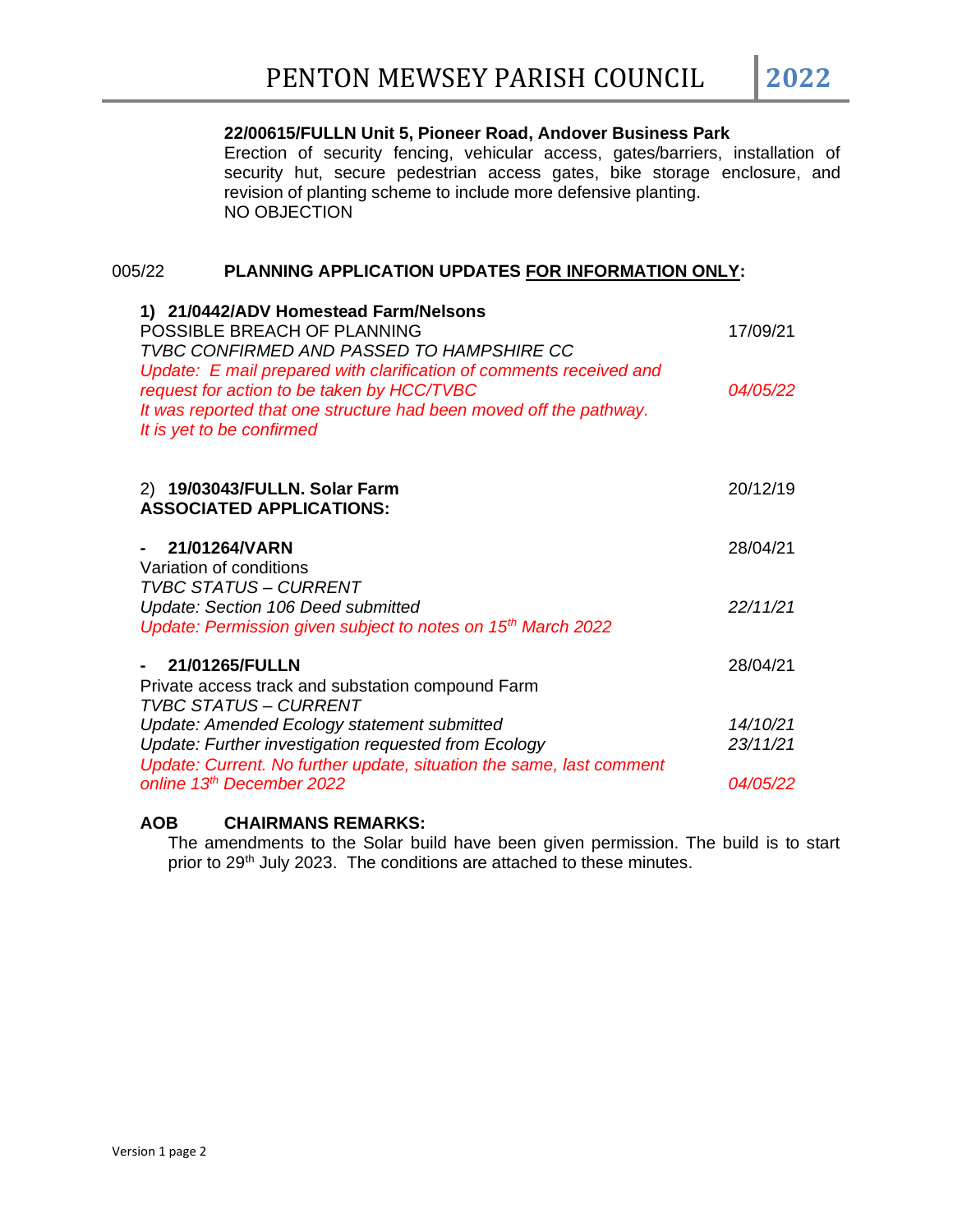# **PARISH COUNCIL MEETING:**

- 017/22 Chairman's Remarks & Requests for Absences. Cllr Bennet gave apologies. The Chairman accepted resignations from Vice Chairman Cllr Atkinson and Cllr Williams and thanked them both for their dedication and hard work to the council over their term of office. The vacancy notice will be submitted to TVBC immediately. 018/22 Minutes of the last meeting for approval The minutes were declared correct and signed 019/22 Declarations of Interest. None 020/22 **ITEMS REPORTED TO COUNCIL / ACTIONS OPEN / UPDATES:** Cllr Chris Donnelly reports ongoing: o Damage to verge and drains at pond *ACTION:* The clerk will request an update from Cllr Donnelly and enquire if the Parish Council should approach Southern Water directly in order to escalate this issue
- 021/22 **ITEMS FOR DISCUSSION AND/OR CONSIDERATION:**

.

as it has now been ongoing since June 2021.

- 021a/22 Traffic Management Team HCC request for traffic calming There has been no movement on this request since 1<sup>st</sup> March. The Clerk will enquire the status within the next two weeks
- 021b/22 Solar Farm Battery Storage response Clarification was sought over safety concerns about the battery storage planned for the Solar Farm north of the village. The extract below in full is the response from the planning team TVBC which we consider sufficient explanation:

*I have now spoken to the Agent for the solar farm to discuss the concerns raised by a member of the public regrading battery storage. Next Energy are aware of the potential fire and safety issues with BESS schemes. They advise that the BESS would be constantly monitored by offsite staff and systems to check it is operating safely and in line with all relevant regulations and parameters including performance and temperature indicators.*

*They go on to advise "In the event of potential 'thermal runaway' the monitoring system would automatically turn off the BESS. This is most likely to be through an 'off-gas' detection system, which detects the gases/vapours produced during the earliest stage of a potential thermal runaway. This is linked to the BESS management system, which would shut down the failing element of and instigate the fire suppression system as need be. The inert gas-based fire suppression system would be water free, to prevent contaminated water runoff. Such systems are already widely used, for example in datacentres."*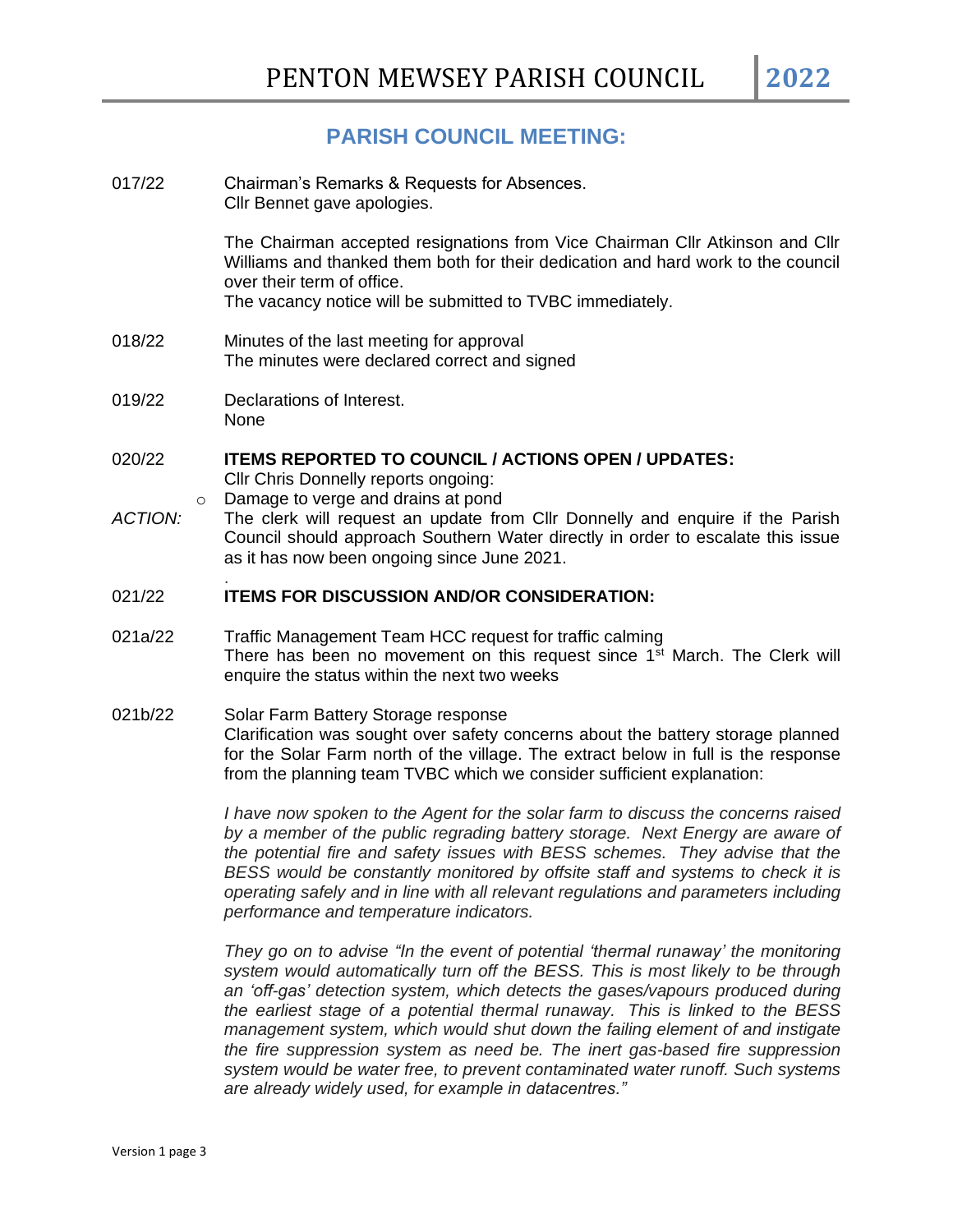*The operator of any solar farm with battery storage would need to comply with all relevant legislation and with BESS being a substantial investment it is in the operator's interest to ensure that it complies with all safety requirements and legislation.*

The clerk presented an extract from CPRE's latest newsletter concerning the high amount of small solar farm plans being submitted and approved by TVBC. This has been a concern voiced by the parish council to the Head of Department TVBC. It was agreed to draft a letter escalating the concerns to CPRE representative for Hampshire and our Members of Parliament.

- *ACTION:* Clerk to draft letter for approval
- 021c/22 Jubilee Village Sign Cllr Millen presented the final draft drawing for the village sign. The decision to have the words on the sign in gold lettering was taken. The design is of Penton Mewsey village logo which is cut out, cast and forged in black metal. The pole is oak chamfered oak  $6^{\wedge} \times 6^*$ Approval was given to purchase the oak pole from the same company. Approximate sizes of the sign were given as 3ft x 4ft maximum. The pole will be under 4m in height when erected. The most suitable location was confirmed as on the small triangle of land at the pond near the bridge. *ACTION:* A plaque is to be sourced with the inscription relating to the Jubilee Year Cllr Millen is confirming delivery and deposit amount. Our thanks go to Cllr Linda Lashbrook and Cllr Chris Donnelly for a grant of £500 each towards the costs of the sign from the Councillor Grant Scheme.
- 021d/22 Trinity Rise notice board A review of the condition of the board which has been in place for over 20 years has been made. It was voted that as the board had been renovated many times the condition would not benefit from further work. The decision to purchase a new board was taken. A decision to purchase will be made at a later date.
- ACTION: The clerk will source a small single pane board of matching green metal similar but simplified to the new board at the recreation ground.
- $021e/22$ AGM 9<sup>th</sup> May. The decision was made to run the same format for the AGM as in the past due to the ongoing covid concerns.
- 021f/22 Budget 2022/3 The budget was presented by the Clerk and approved by all councillors.

# 022/22 **COUNCILLOR REPORTS:**

#### Cllr Briant

Reported on the difficulties of recording all the information required for each vehicle exceeding the speed limit when conducting a Speedwatch. Two recent watches were rejected as information was incomplete or misleading and it is difficult to write down at least 5 items for each vehicle. A suggestion was made to write down just basic detail in future and exclude the model of the vehicle.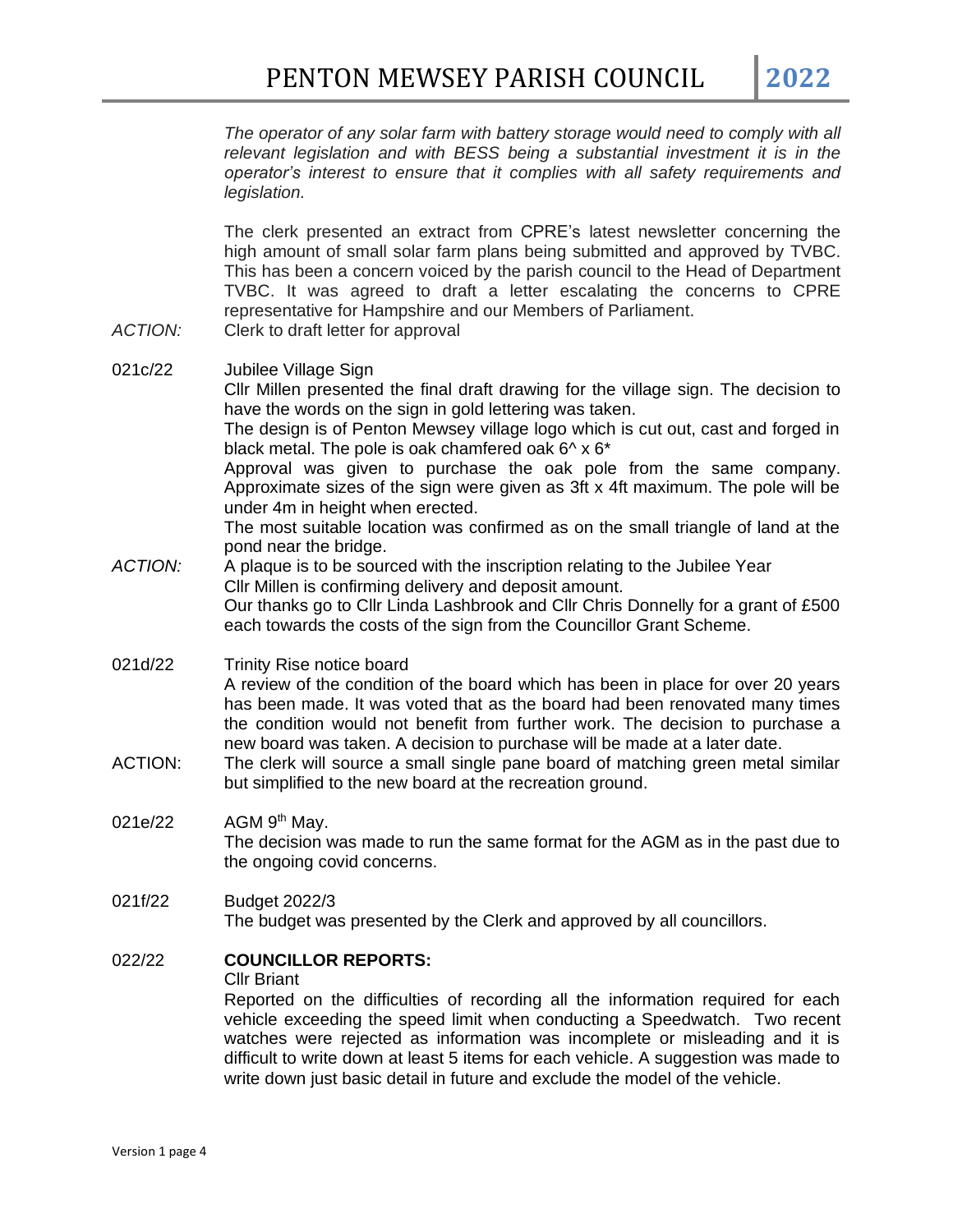#### Cllr Booth

No further reports on the footpaths. he kissing gate on the Chalkcroft Lane end of the Newbury Hill/Chalkcroft Lane footpath is in a pretty poor state. The post supporting the gate is very wobbly and in danger of collapse.

Note: The Clerk reported this on  $21^{st}$  February 2022 and will requests an update

#### Cllr Williams

Our potholing campaign has resulted in a significant number of temporary repairs being undertaken through the main road. Although this is not acceptable as a permanent solution it goes some way to meet the interim requirements.

#### Cllr Millen

#### **Verges**

The report of the discussion at the February meeting in the new magazine about the issue of residents trying to protect verges from damage vehicles prompted at least one response. The action from the last meeting was that Cllr Donnelly would be asked to investigate if land fronting properties is part of the highway and subject to that, include an item in the May newsletter highlighting the problem and stressing the need to be certain about the status of the verges in question and the suitability of the materials used as regards durability and appearance.

#### Strimming Newbury Hill

At out January meeting it was agreed that we should investigate the most suitable time of the year to carry out strimming. Note: the clerk will make enquiries.

# 023/22 **CLERK REPORT:**

Blacksmith Lane tree survey Still outstanding with Rights of Way investigation with the owner of the small field. The clerk will enquire further.

#### Tree debris at pond

Thank to the owners of the fallen tree at the pond, all debris has now been removed from the far end of the pond.

An amount of debris remains at the ford. The clerk will investigate how this can be removed.

#### Dog walking area

The area owned by TVBC along Foxcotte lane has had high quality fencing and planting erected. Cllr Linda Lashbrook confirmed that this was conducted by TVBC and there are no plans for any alteration of this site.

Village verges Covered within Cllr Millen's report.

# Binder

The binder purchase for archiving documents has been returned as not fit for purpose. Credit as been given and the item removed from the Fixed Asset Register.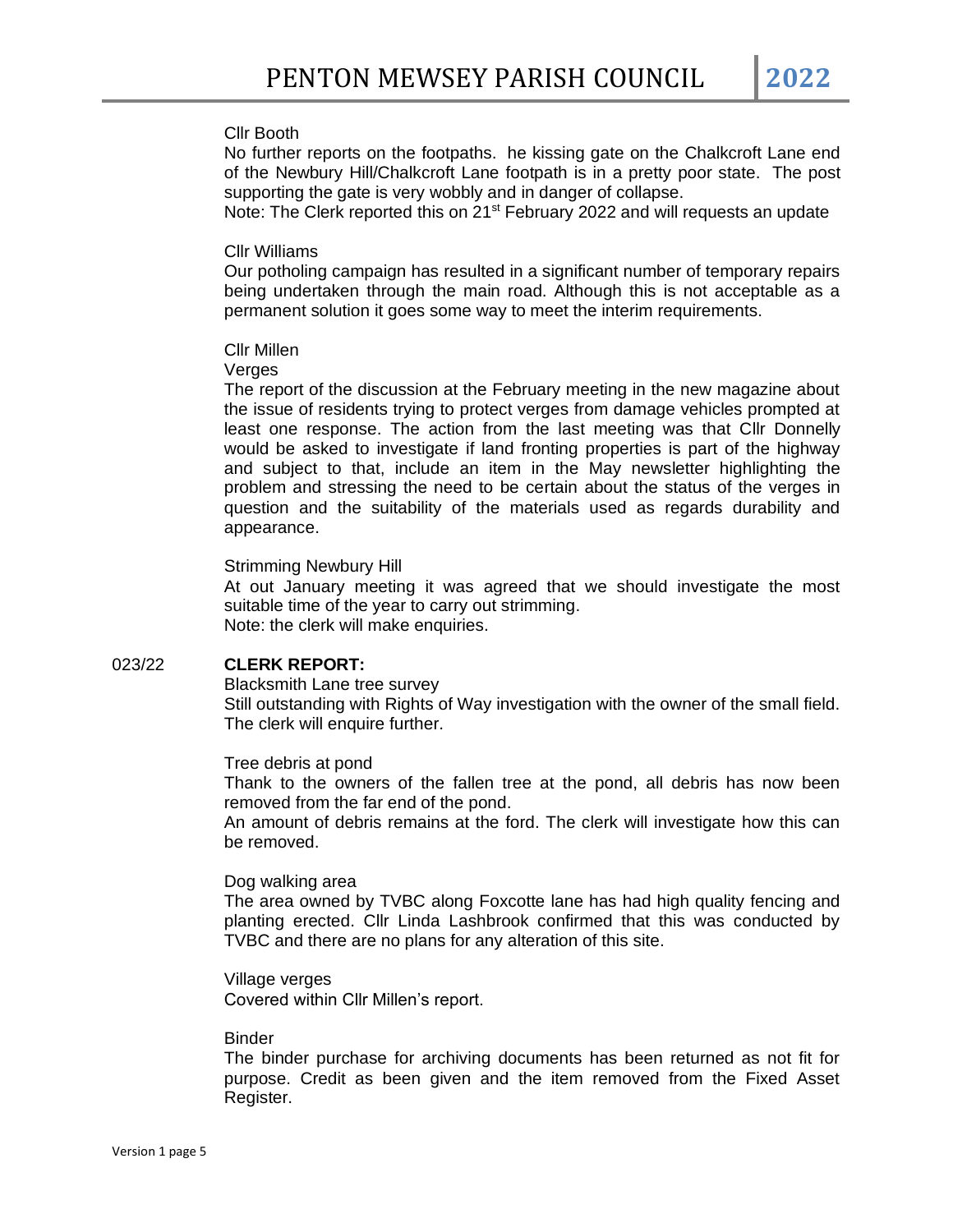# 016/22 **FINANCIALS:**

The Bank Reconciliations were checked and approved by the chairman.

# **PENTON MEWSEY PARISH COUNCIL BANK RECONCILIATION - PRO FORMA**

| Name of Parish Council:                                             | Penton Mewsey Parish Council   |            |
|---------------------------------------------------------------------|--------------------------------|------------|
| Month ending:                                                       | 4th MARCH 2022                 |            |
| Prepared by:                                                        | <b>Clerk Nanette Colbourne</b> |            |
| Balance per bank statements Current Account@                        |                                | £100.00    |
| Less any unpresented cheques:                                       |                                |            |
|                                                                     |                                | £0.00      |
|                                                                     |                                |            |
|                                                                     |                                | £0.00      |
| Reserve Account @<br>No cash is taken within these Parish Accounts. |                                | £12,430.89 |
| Net Balances @                                                      | 4th MARCH 2022                 | £12,430.89 |
|                                                                     |                                |            |

*The net balances reconcile to the Cash Book (receipts and payments account) for the year, as follows:*

| CASH BOOK:         |                |            |
|--------------------|----------------|------------|
| Opening Balance @  | 3rd April 2021 | £8,931.53  |
| Add Receipts from  | 4th MARCH 2022 | £13,028.50 |
| Less Payments from | 4th MARCH 2022 | £9,529.14  |

**Closing balance per cash book (receipts & Payments) as at statement date above:** £12,430.89 **(must equal net balances above)**

Evidence of payments and transactions are stated below. All since the last meeting:

| Date                  | Pavment to  | ₹eason                     | Amount £ |
|-----------------------|-------------|----------------------------|----------|
| $\Lambda$ th<br>March | .ıɑhtatouch | of year half audit<br>Fnd. | 200      |

**Any Other Business:** (for information only)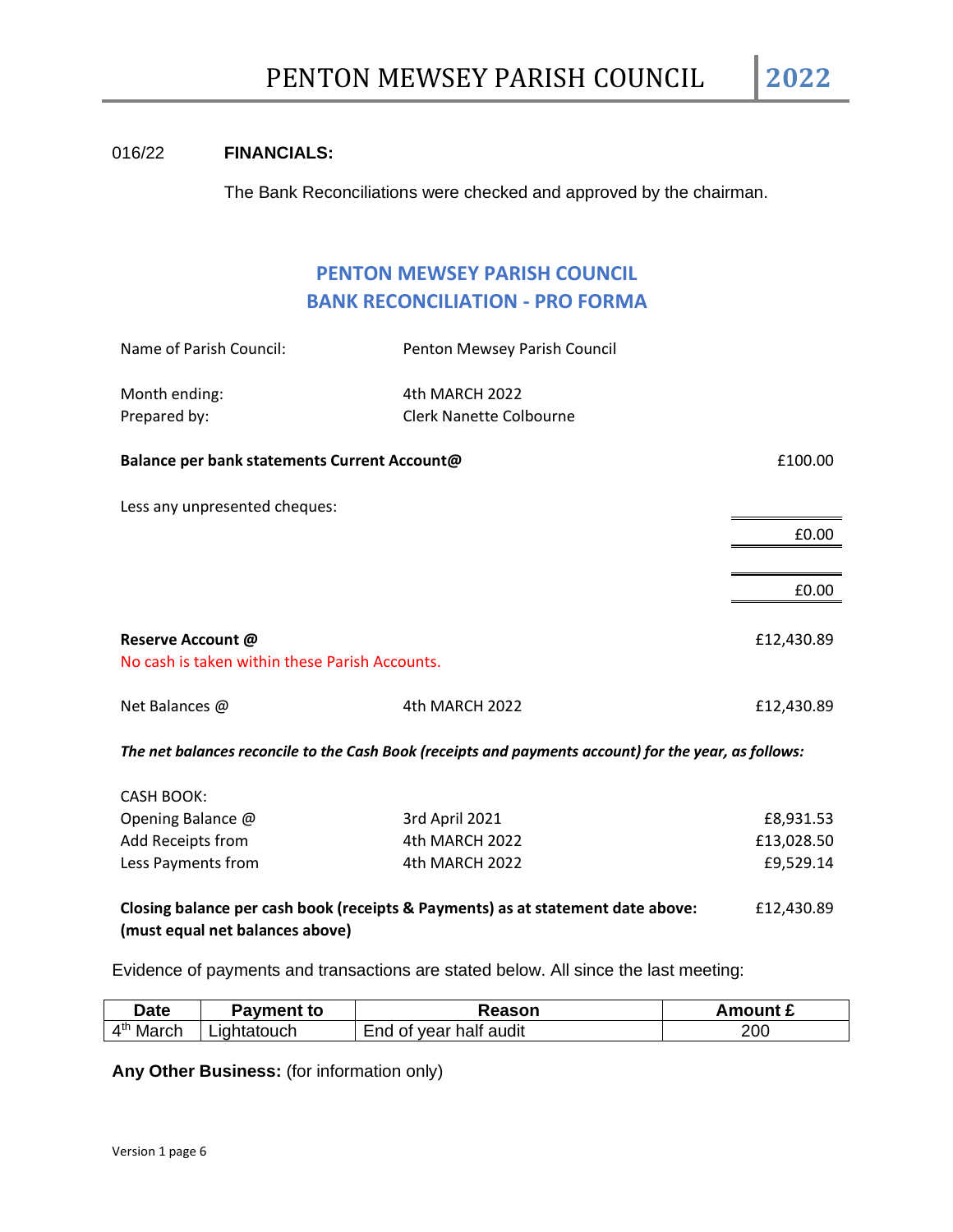# **Next Meetings 2022**

9<sup>th</sup> May AGM  $20<sup>th</sup>$  June 1<sup>st</sup> August 12<sup>th</sup> September 24th October 5<sup>th</sup> December

**ATTACHEMENT: 21/01264/VARN**

**Variation of Condition 2 (Approved plans) and Condition 7 (Landscaping Scheme) of 19/03043/FULLN (Solar Farm and associated development) to allow for increase in height of solar panels to a maximum of 3.25 metres, amendments to layout, reduction in number and changes to supporting structures, increase in size of substation, splitting battery compound into two parts and to amend the timing of the delivery of the landscaping**

10.0 RECOMMENDATION PERMISSION subject to conditions & notes

01 The development hereby permitted **shall be begun before the 29th July 2023.** This permission shall be for a period of 40 years from the date that the development is first connected to the grid (the "First Export Date"). Two weeks' notice of this first connection shall be given to the Local Planning Authority in writing.

The development shall be removed and the land restored to its former condition no later than the date 40 years from the First Export Date or within six months of the development failing to generate electricity for 12 consecutive months, whichever occurs first. All structures and materials, and any associated goods and chattels shall be removed from the site and the land shall be restored to its former condition in accordance with a scheme of decommissioning work and land restoration that shall have first been submitted to and approved in writing by the Local Planning Authority.

Reason: In order that the land is restored to its original condition following the expiry of the period of time whereby electricity is likely to be generated by the proposed development and for which a countryside location has been shown to be essentially required, in accordance with policies COM2 and E2 of the Test Valley Borough Revised Local Plan 2016.

02 The development hereby permitted shall not be carried out except in complete accordance with the details shown on the submitted plans;

SO-12925-002 (Overview); NE03-BYES-E-CD-0127-00; Ce/34/2015E; CE/34/2016E; EPC-0208-C-C-LA-SS-01; EPC-0208-C-C-LA-ELV-01; NE03-BYES-E-CD-0128-00; NE03-BYES-E-CD-0129; NE03-BYES-E LA-0116-05; NE03-BYES-CD-0143

Reason: For the avoidance of doubt and in the interests of proper planning.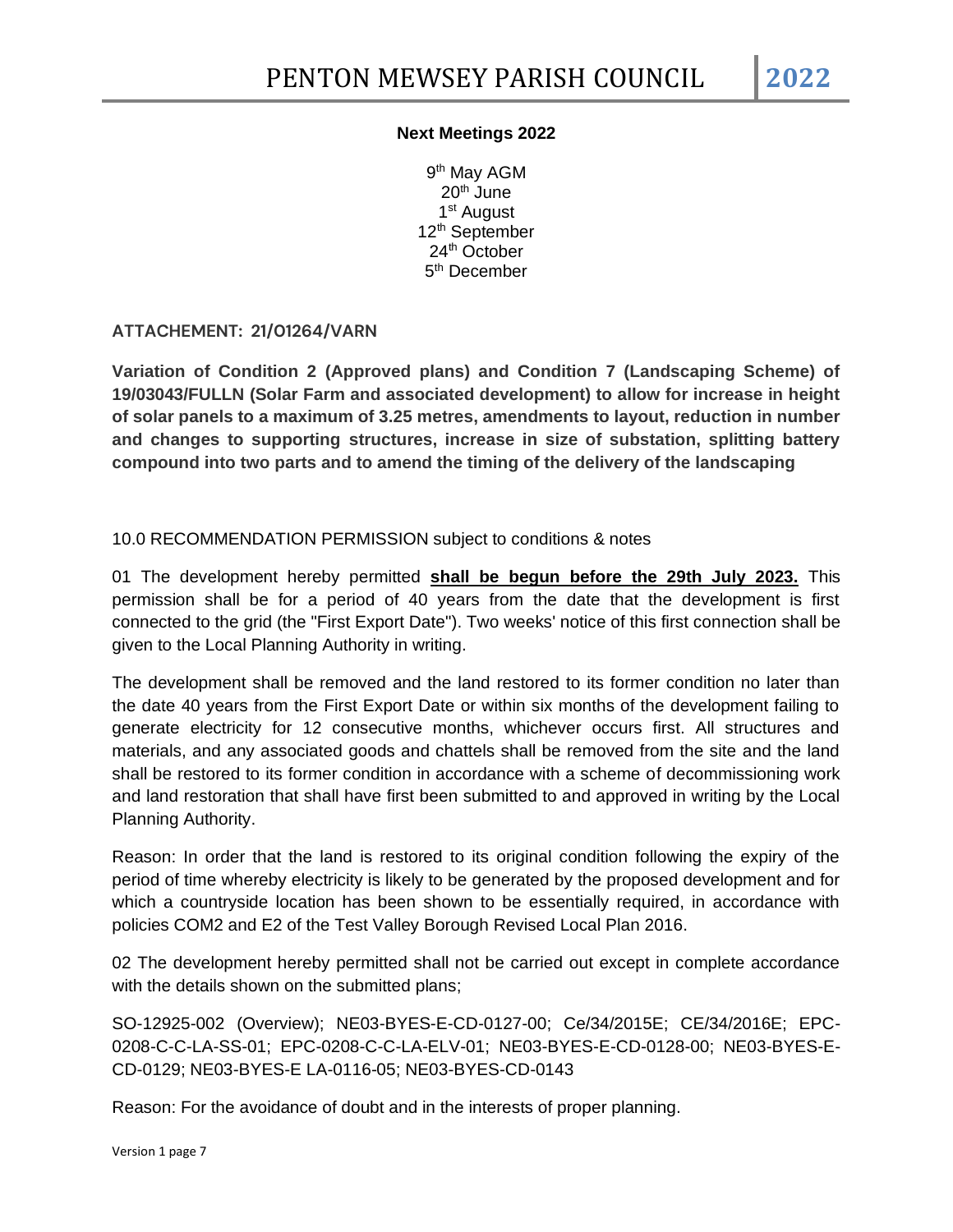03 The development shall be carried out in accordance with the Armour Heritage Written Scheme of Investigation: Archaeological Field Evaluation dated March 2021.

Reason: The site is potentially of archaeological significance in accordance with Test Valley Borough Revised Local Plan (2016) Policy E9

04 The development shall be carried out in accordance with the Armour Heritage Written Scheme of Investigation: Archaeological Watching Brief dated April 2021.

Reason: The site is potentially of archaeological significance in accordance with Test Valley Borough Revised Local Plan (2016) Policy E9

05 Prior to the commencement of development full details of the following shall be submitted to and approved in writing by the Local Planning Authority; o layout for the parking and maneuvering onsite of contractor's and delivery vehicles, this will include tracking diagrams to show that vehicles of all sizes can enter, park and exit in a forward gear. o site office/accommodation and o onsite materials storage and mixing areas to be used on location of wheel washing facilities. The approved scheme shall be implemented prior to the commencement of development and retained for the duration of the construction period.

Reason: In the interest of highway safety in accordance with Policy T1 of the Test Valley Borough Revised Local Plan

06 Prior to the erection of any solar panels on the site a landscaping scheme in accordance with the approved Landscape Masterplan Rev H shall first been submitted to and approved in writing by the Local Planning Authority. The scheme shall include:

a) Details of the location, number, size and density of plants for all new hedgerows;

b) Details of the location, number, size and density of plants to be used in the infilling of gaps within the existing hedgerows;

c) Hedgerow management of existing hedges shall be carried out in accordance with the details as set out on the approved Landscape Masterplan Rev H.

d) Details of any gates proposed All landscaping shall be implemented in accordance with the approved details and shall be completed within one year from commencement of development.

Reason: To improve the appearance of the site and enhance the character of the development, and to assist in the development successfully integrating with the landscape, in the interest of visual amenity, and to contribute to the character of the local area in accordance with policies E1 and E2 of the Test Valley Borough Revised Local Plan 2016.

07 Prior to the erection of any solar panels on the site a schedule of landscape maintenance and subsequent landscape management for a period of 40 years shall be submitted to and approved in writing by the Local Planning Authority. The schedule shall include: a) details of agricultural use of the land and associated management practices; b) details of how the success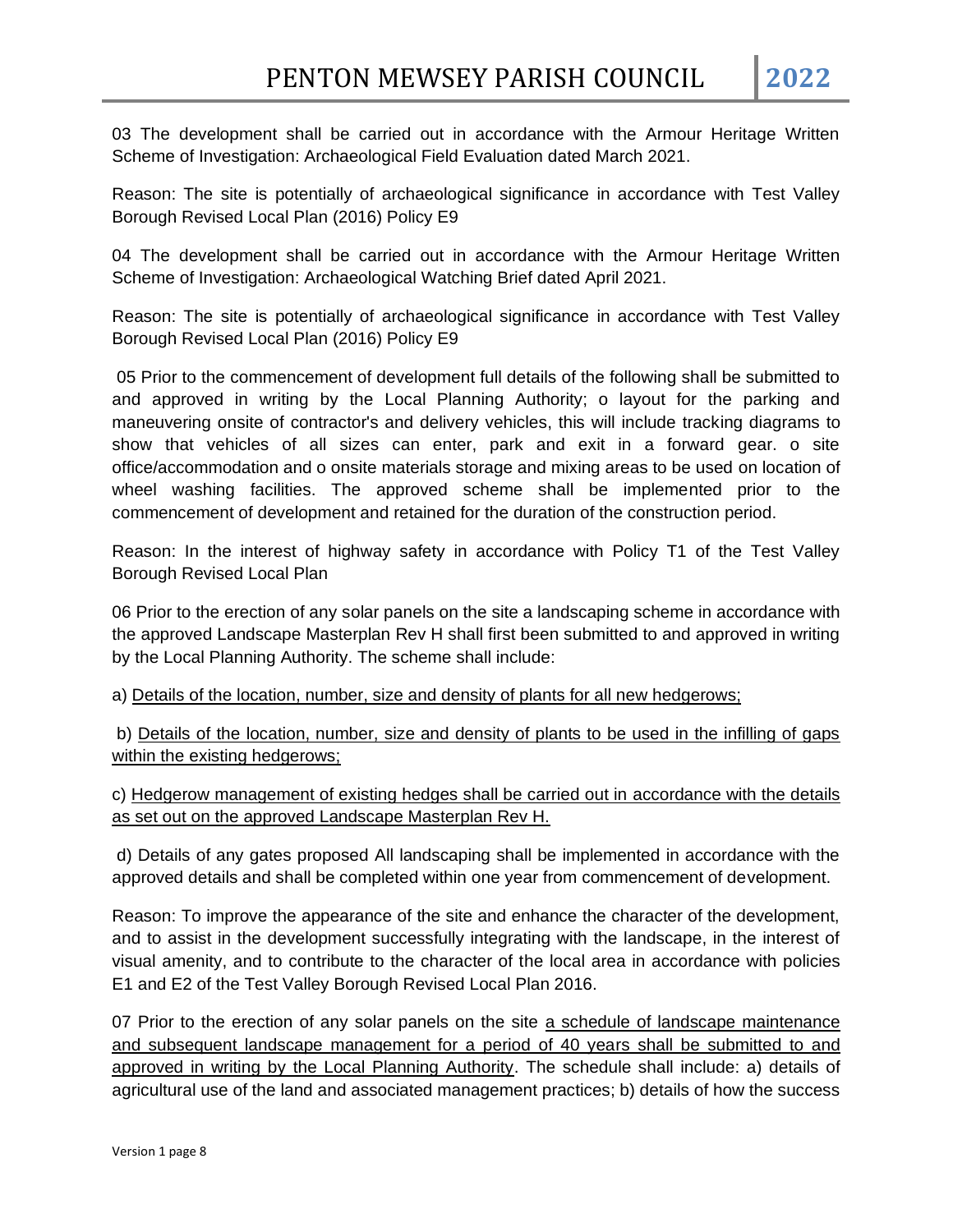or failure of the initial landscape planting and associated land-management regime is to be monitored and reported to the Local Planning Authority annually for the first 5 years after planting and thereafter on a 5 year basis; c) details of the means by which any failures in landscape planting are to be identified and reasonably remedied over the 40 year life of the development hereby permitted; d) details of responsibilities for maintenance and management of landscaping. Development shall be carried out in accordance with the approved details.

Reason: To improve the appearance of the site and enhance the character of the development, and to assist in the development successfully integrating with the landscape, in the interest of visual amenity, and to contribute to the character of the local area in accordance with policies E1 and E2 of the Test Valley Borough Revised Local Plan 2016.

08 The development shall be carried out in accordance with the submitted phasing plan dated 21st June 2021.

Reason: In the interest of pedestrian and horse rider safety when utilizing local public rights of way in accordance with Policy T1 of the Test Valley Borough Revised Local Plan 2016.

09 The colour of the supporting structures and fences shall be in accordance with Drawing No. CE/34/2016E, CE/34/2015E; E03-BYESE-CD-014 and the email of the 7th January 2022.

Reason: To ensure the development has a satisfactory external appearance in the interest of visual amenities in accordance with Test Valley Borough Revised Local Plan (2016) Policy E1.

10 Prior to the installation of any battery storage and associated inverters adjacent to the substation a Noise Report shall be submitted to and approved by the Local Planning Authority detailing expected noise levels from the battery storage and associated inverters against existing background noise and any appropriate noise mitigation to ensure that related plant noise is not audible at the nearest residential property boundary. Such mitigation measures shall then be maintained for the life of the installation.

Reason: In the interest of the amenities in the local area in accordance with Test Valley Borough Revised Local Plan (2016) Policy E8

11 The development shall be carried out in accordance with the details and mitigation as set out in the Indicative Traffic Management Plan Revision A dated 9th March 2020.

Reason: In the interest of highway safety in accordance with Policy T1 of the Test Valley Borough Revised Local Plan

12 Deliveries will be undertaken between the hours of 09:00 and 17:00 Monday to Saturday. There will be no deliveries on Sundays or Public Holidays

Reason: In the interest of the amenities in the local area in accordance with Test Valley Borough Revised Local Plan (2016) Policy E8